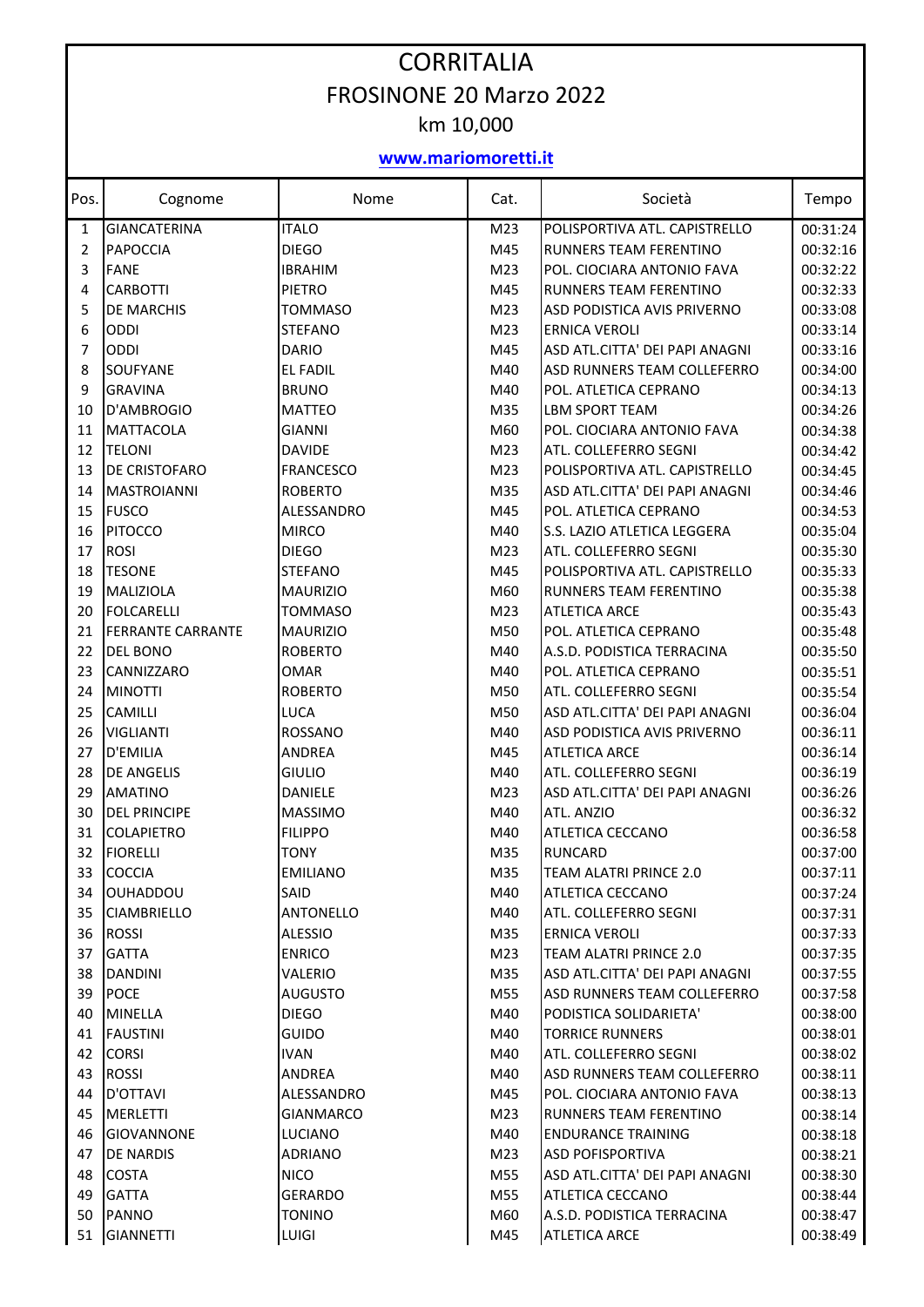|    | 52 CELLANTE              | ALESSANDRO            | M23             | <b>G.S. BANCARI ROMANI</b>     | 00:38:49 |
|----|--------------------------|-----------------------|-----------------|--------------------------------|----------|
| 53 | <b>MILANO</b>            | <b>PEPPINO</b>        | M50             | ATLETICA CECCANO               | 00:38:51 |
| 54 | <b>NICOLI</b>            | <b>MARCO</b>          | M35             | RUNNERS TEAM FERENTINO         | 00:38:53 |
| 55 | D'AMICO                  | <b>GABRIELE</b>       | M35             | <b>ERNICA VEROLI</b>           | 00:38:54 |
| 56 | <b>CUTONILLI</b>         | <b>MARCO</b>          | M40             | ASD RUNNERS ELITE CECCANO      | 00:39:13 |
| 57 | <b>D'URSO</b>            | <b>AUGUSTO</b>        | M35             | POL. CIOCIARA ANTONIO FAVA     | 00:39:16 |
| 58 | <b>CASO</b>              | <b>DAMIANO</b>        | M40             | ATL. COLLEFERRO SEGNI          | 00:39:19 |
| 59 | <b>CESTRA</b>            | <b>DANILO</b>         | M23             | <b>ENDURANCE TRAINING</b>      | 00:39:20 |
| 60 | PANTANELLA               | <b>GIUSEPPE</b>       | M35             | <b>ATLETICA ARCE</b>           | 00:39:27 |
| 61 | <b>MIZZONI</b>           | <b>MICHELE</b>        | M55             | ATLETICA CECCANO               | 00:39:36 |
| 62 | <b>BRACAGLIA MORANTE</b> | <b>GIANLUCA</b>       | M50             | ATLETICA CECCANO               | 00:39:39 |
| 63 | <b>COLASANTI</b>         | <b>MARCO</b>          | M40             | ASD ATL.CITTA' DEI PAPI ANAGNI | 00:39:43 |
| 64 | <b>RICCI</b>             | <b>ANTONIO</b>        | M40             | ASD PODISTICA AVIS PRIVERNO    | 00:39:44 |
| 65 | <b>LEGROTTAGLIE</b>      | TOMMASO               | M55             | <b>TORRICE RUNNERS</b>         | 00:39:46 |
| 66 | <b>VONA</b>              | GINO                  | M50             | A.S.D. LIRI RUNNERS            | 00:39:51 |
| 67 | <b>PARISI</b>            | <b>MAGNO ROBERTO</b>  | M60             | POL. CIOCIARA ANTONIO FAVA     | 00:39:55 |
| 68 | ABBATANGELI              | <b>MASSIMILIANO</b>   | M40             | <b>ENDURANCE TRAINING</b>      | 00:39:57 |
| 69 | EVANGELISTA              | <b>LUIGI</b>          | M40             | POL. CIOCIARA ANTONIO FAVA     | 00:39:59 |
| 70 | <b>SANTIA</b>            | VALERIO               | M23             | IL CORRIDORE RUNNING CLUB ASD  | 00:40:02 |
| 71 | <b>MASELLA</b>           | <b>LUIGI</b>          | M60             | PODISTI VALMONTONE             | 00:40:05 |
| 72 | D'ANNIBALE               | <b>ANTONIO</b>        | M40             | ASD CROSS TRAINING SORA        | 00:40:05 |
| 73 | <b>DE RITA</b>           | <b>ADRIANO</b>        | M45             | A.S.D. PODISTICA TERRACINA     | 00:40:08 |
| 74 | <b>BERARDI</b>           | VALERIO               | M23             | <b>ASD POFISPORTIVA</b>        | 00:40:14 |
| 75 | <b>CAPERNA</b>           | PIERPAOLO             | M <sub>23</sub> | <b>ERNICA VEROLI</b>           | 00:40:17 |
| 76 | <b>CATALDI</b>           | <b>STEFANO</b>        | M40             | <b>RUNNERS ENERGYM</b>         | 00:40:18 |
| 77 | <b>MARTINEZ</b>          | <b>AGUSTIN DANIEL</b> | M35             | <b>ERNICA VEROLI</b>           | 00:40:19 |
| 78 | <b>REALI</b>             | <b>DANIELE</b>        | M50             | <b>ERNICA VEROLI</b>           | 00:40:21 |
| 79 | <b>GIOVANNESI</b>        | <b>DIEGO</b>          | M <sub>23</sub> | ASD RUNNERS TEAM COLLEFERRO    | 00:40:25 |
| 80 | <b>MAGGI</b>             | <b>ANTONIO</b>        | M45             | <b>ANAGNI MARATHON</b>         | 00:40:26 |
| 81 | <b>MAGGI</b>             | <b>SANDRO</b>         | M45             | <b>ANAGNI MARATHON</b>         | 00:40:27 |
| 82 | <b>DONATI</b>            | <b>MASSIMILIANO</b>   | M50             | <b>ERNICA VEROLI</b>           | 00:40:28 |
| 83 | SABATINI                 | <b>FRANCESCA</b>      | F35             | POL. ATLETICA CEPRANO          | 00:40:29 |
| 84 | <b>FEDERICO</b>          | <b>MARCELLO</b>       | M40             | ERNICA VEROLI                  | 00:40:31 |
| 85 | <b>PANETTA</b>           | <b>ERNESTO</b>        | M40             | ATL. COLLEFERRO SEGNI          | 00:40:38 |
|    | 86 LUPI                  | <b>JORGE ANTONIO</b>  | M35             | ATL. COLLEFERRO SEGNI          | 00:40:42 |
| 87 | <b>GERMANI</b>           | <b>GIUSEPPE</b>       | M45             | ATL. COLLEFERRO SEGNI          | 00:40:42 |
| 88 | <b>MACINENTI</b>         | <b>FRANCESCA</b>      | F50             | A.S.D. CENTRO FITNESS MONTELLO | 00:40:51 |
| 89 | <b>ARMANDINI</b>         | <b>DANIELE</b>        | M40             | <b>ERNICA VEROLI</b>           | 00:40:55 |
| 90 | <b>PIACENTINI</b>        | <b>UMBERTINO</b>      | M40             | ATL. COLLEFERRO SEGNI          | 00:40:57 |
| 91 | D'AVERSA                 | ANTONELLA             | F <sub>23</sub> | ATL. COLLEFERRO SEGNI          | 00:40:57 |
| 92 | <b>FASTELLI</b>          | <b>MARCO</b>          | M35             | PODISTICA SOLIDARIETA'         | 00:41:01 |
| 93 | <b>CESTRA</b>            | <b>PATRIZIO</b>       | M50             | <b>ERNICA VEROLI</b>           | 00:41:06 |
| 94 | <b>VIOLA</b>             | CARLO                 | M45             | POL. CIOCIARA ANTONIO FAVA     | 00:41:07 |
| 95 | <b>LOMBARDI</b>          | <b>FRANCESCO</b>      | M <sub>23</sub> | ASD CROSS TRAINING SORA        | 00:41:08 |
| 96 | D'AMICO                  | MASSIMILIANO          | M50             | <b>ERNICA VEROLI</b>           | 00:41:08 |
| 97 | <b>RUZZO</b>             | <b>MAURIZIO</b>       | M45             | <b>RUNNER BIKE ACUTO</b>       | 00:41:10 |
| 98 | <b>CRETARO</b>           | ANDREA                | M35             | <b>ERNICA VEROLI</b>           | 00:41:11 |
| 99 | <b>ROSSITTO</b>          | PAOLO                 | M23             | AICS COMITATO DI FROSINONE     | 00:41:14 |
|    | 100 VATINI               | <b>STEFANO</b>        | M23             | POL. CIOCIARA ANTONIO FAVA     | 00:41:16 |
|    | 101 MORANO               | <b>SIMONE</b>         | M45             | ASD ATL.CITTA' DEI PAPI ANAGNI | 00:41:19 |
|    | 102 PACE                 | ALESSANDRO            | M40             | <b>TORRICE RUNNERS</b>         | 00:41:19 |
|    | 103 GALLUCCI             | <b>ENRICO</b>         | M23             | ATLETICA CECCANO               | 00:41:22 |
|    | 104 BEVILACQUA           | TONI                  | M45             | ASD ATL.CITTA' DEI PAPI ANAGNI | 00:41:27 |
|    | 105 INCITTI              | <b>FABIO</b>          | M50             | ATLETICA CECCANO               | 00:41:34 |
|    | 106 FRIONI               | EZIO                  | M23             | POL. ATLETICA CEPRANO          | 00:41:36 |
|    | 107 DEMOLA               | <b>DOMENICO</b>       | M40             | ASD ATL.CITTA' DEI PAPI ANAGNI | 00:41:36 |
|    | 108 MASTRACCO            | ANGELO                | M60             | RUNNERS TEAM CARPINETO ROM     | 00:41:39 |
|    | 109 IABONI               | <b>GIULIANO</b>       | M50             | <b>ERNICA VEROLI</b>           | 00:41:49 |
|    | 110 CICCONI              | <b>LUIGI</b>          | M55             | RUNNERS TEAM FERENTINO         | 00:41:54 |
|    | 111 COLATOSTI            | <b>CHIARA</b>         | F <sub>23</sub> | POL. ATLETICA CEPRANO          | 00:41:55 |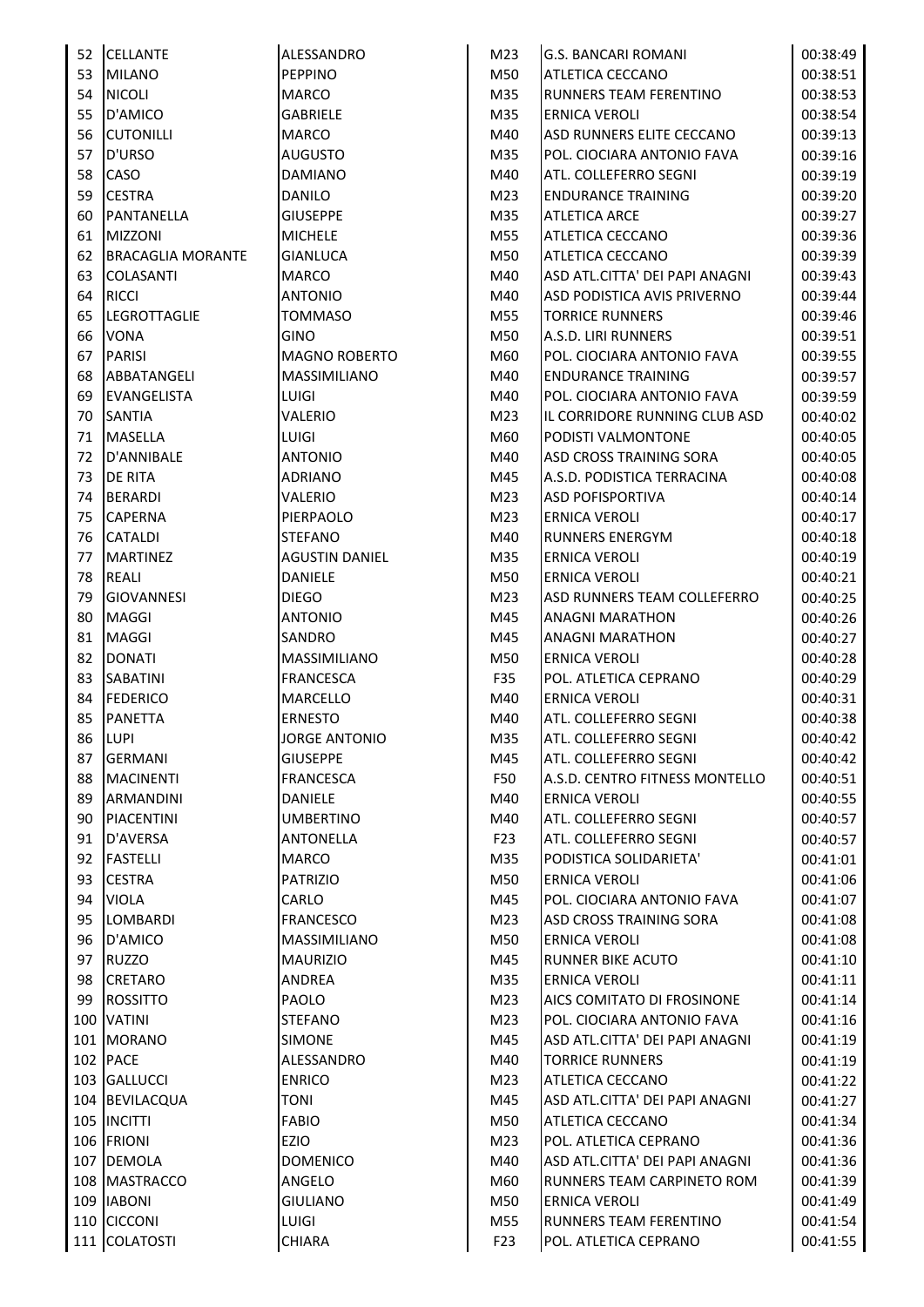| <b>GIUSEPPE</b>                                                                                                                                                                                                                                                                                                                                                                                                                                                                                                                                                                                                                                                                                                                                                                                                                                                                                                                                                                                | M40                     | <b>ASD POFISPORTIVA</b>        | 00:41:56                                 |
|------------------------------------------------------------------------------------------------------------------------------------------------------------------------------------------------------------------------------------------------------------------------------------------------------------------------------------------------------------------------------------------------------------------------------------------------------------------------------------------------------------------------------------------------------------------------------------------------------------------------------------------------------------------------------------------------------------------------------------------------------------------------------------------------------------------------------------------------------------------------------------------------------------------------------------------------------------------------------------------------|-------------------------|--------------------------------|------------------------------------------|
| <b>MIRCO</b>                                                                                                                                                                                                                                                                                                                                                                                                                                                                                                                                                                                                                                                                                                                                                                                                                                                                                                                                                                                   | M45                     | <b>RUNNERS CLUB ANAGNI</b>     | 00:42:02                                 |
| PAOLO                                                                                                                                                                                                                                                                                                                                                                                                                                                                                                                                                                                                                                                                                                                                                                                                                                                                                                                                                                                          | M55                     | RUNNERS TEAM FERENTINO         | 00:42:05                                 |
| <b>LUIGI</b>                                                                                                                                                                                                                                                                                                                                                                                                                                                                                                                                                                                                                                                                                                                                                                                                                                                                                                                                                                                   | M55                     | ASD RUNNERS ELITE CECCANO      | 00:42:13                                 |
| <b>BENEDETTO</b>                                                                                                                                                                                                                                                                                                                                                                                                                                                                                                                                                                                                                                                                                                                                                                                                                                                                                                                                                                               | M65                     | ATLETICA CECCANO               | 00:42:15                                 |
| AGNIESZKA MALGORZATA                                                                                                                                                                                                                                                                                                                                                                                                                                                                                                                                                                                                                                                                                                                                                                                                                                                                                                                                                                           | F40                     | A.S.D. CENTRO FITNESS MONTELLO | 00:42:17                                 |
| <b>GAETANO</b>                                                                                                                                                                                                                                                                                                                                                                                                                                                                                                                                                                                                                                                                                                                                                                                                                                                                                                                                                                                 | M65                     | ATL. COLLEFERRO SEGNI          | 00:42:18                                 |
| ANGELO                                                                                                                                                                                                                                                                                                                                                                                                                                                                                                                                                                                                                                                                                                                                                                                                                                                                                                                                                                                         | M40                     | ASD ATL.CITTA' DEI PAPI ANAGNI | 00:42:19                                 |
| <b>DEVID</b>                                                                                                                                                                                                                                                                                                                                                                                                                                                                                                                                                                                                                                                                                                                                                                                                                                                                                                                                                                                   | M23                     | <b>RUNNERS CLUB ANAGNI</b>     | 00:42:25                                 |
| LILIANA                                                                                                                                                                                                                                                                                                                                                                                                                                                                                                                                                                                                                                                                                                                                                                                                                                                                                                                                                                                        | F45                     | ATLETICA CECCANO               | 00:42:26                                 |
| <b>FABIO</b>                                                                                                                                                                                                                                                                                                                                                                                                                                                                                                                                                                                                                                                                                                                                                                                                                                                                                                                                                                                   | M40                     | ASD ATL.CITTA' DEI PAPI ANAGNI | 00:42:33                                 |
| <b>CRISTIANO</b>                                                                                                                                                                                                                                                                                                                                                                                                                                                                                                                                                                                                                                                                                                                                                                                                                                                                                                                                                                               | M50                     | IL CORRIDORE RUNNING CLUB ASD  | 00:42:36                                 |
| <b>LUIGI</b>                                                                                                                                                                                                                                                                                                                                                                                                                                                                                                                                                                                                                                                                                                                                                                                                                                                                                                                                                                                   | M45                     | <b>ENDURANCE TRAINING</b>      | 00:42:39                                 |
| <b>GIAMPIERO</b>                                                                                                                                                                                                                                                                                                                                                                                                                                                                                                                                                                                                                                                                                                                                                                                                                                                                                                                                                                               | M50                     | <b>ENDURANCE TRAINING</b>      | 00:42:39                                 |
| <b>ATTILIO</b>                                                                                                                                                                                                                                                                                                                                                                                                                                                                                                                                                                                                                                                                                                                                                                                                                                                                                                                                                                                 | M45                     | <b>ENDURANCE TRAINING</b>      | 00:42:42                                 |
| <b>GIUSEPPE</b>                                                                                                                                                                                                                                                                                                                                                                                                                                                                                                                                                                                                                                                                                                                                                                                                                                                                                                                                                                                | M45                     | <b>ERNICA VEROLI</b>           | 00:42:42                                 |
| <b>ENZO</b>                                                                                                                                                                                                                                                                                                                                                                                                                                                                                                                                                                                                                                                                                                                                                                                                                                                                                                                                                                                    | M23                     | LAZIO OLIMPIA RUNNERS          | 00:42:47                                 |
| SANDRO                                                                                                                                                                                                                                                                                                                                                                                                                                                                                                                                                                                                                                                                                                                                                                                                                                                                                                                                                                                         | M50                     | POL. ATLETICA CEPRANO          | 00:42:52                                 |
| <b>SIMONA</b>                                                                                                                                                                                                                                                                                                                                                                                                                                                                                                                                                                                                                                                                                                                                                                                                                                                                                                                                                                                  | F50                     | POL. CIOCIARA ANTONIO FAVA     | 00:42:57                                 |
| PIERO                                                                                                                                                                                                                                                                                                                                                                                                                                                                                                                                                                                                                                                                                                                                                                                                                                                                                                                                                                                          | M60                     | POL. CIOCIARA ANTONIO FAVA     | 00:43:02                                 |
| CORRADO                                                                                                                                                                                                                                                                                                                                                                                                                                                                                                                                                                                                                                                                                                                                                                                                                                                                                                                                                                                        | M23                     | <b>ENDURANCE TRAINING</b>      | 00:43:23                                 |
| <b>MARCO</b>                                                                                                                                                                                                                                                                                                                                                                                                                                                                                                                                                                                                                                                                                                                                                                                                                                                                                                                                                                                   | M50                     | ATLETICA CECCANO               | 00:43:24                                 |
| <b>CATERINA</b>                                                                                                                                                                                                                                                                                                                                                                                                                                                                                                                                                                                                                                                                                                                                                                                                                                                                                                                                                                                | F40                     | ATL. COLLEFERRO SEGNI          | 00:43:27                                 |
| <b>MARCO</b>                                                                                                                                                                                                                                                                                                                                                                                                                                                                                                                                                                                                                                                                                                                                                                                                                                                                                                                                                                                   | M50                     | <b>ASD RUN LIFE</b>            | 00:43:30                                 |
| ALESSANDRO                                                                                                                                                                                                                                                                                                                                                                                                                                                                                                                                                                                                                                                                                                                                                                                                                                                                                                                                                                                     | M40                     | RUNNERS TEAM FERENTINO         | 00:43:36                                 |
| <b>FABRIZIO</b>                                                                                                                                                                                                                                                                                                                                                                                                                                                                                                                                                                                                                                                                                                                                                                                                                                                                                                                                                                                | M50                     | ATLETICA CECCANO               | 00:43:37                                 |
| <b>GUGLIELMO</b>                                                                                                                                                                                                                                                                                                                                                                                                                                                                                                                                                                                                                                                                                                                                                                                                                                                                                                                                                                               | M65                     | POL. CIOCIARA ANTONIO FAVA     | 00:43:37                                 |
| <b>MAURO</b>                                                                                                                                                                                                                                                                                                                                                                                                                                                                                                                                                                                                                                                                                                                                                                                                                                                                                                                                                                                   | M55                     | ATLETICA CECCANO               | 00:43:40                                 |
| <b>ANDREA</b>                                                                                                                                                                                                                                                                                                                                                                                                                                                                                                                                                                                                                                                                                                                                                                                                                                                                                                                                                                                  | M35                     | ATLETICA CECCANO               | 00:43:42                                 |
| <b>FABRIZIO</b>                                                                                                                                                                                                                                                                                                                                                                                                                                                                                                                                                                                                                                                                                                                                                                                                                                                                                                                                                                                | M23                     | ASD ATL.CITTA' DEI PAPI ANAGNI | 00:43:43                                 |
| <b>FABRIZIO</b>                                                                                                                                                                                                                                                                                                                                                                                                                                                                                                                                                                                                                                                                                                                                                                                                                                                                                                                                                                                | M40                     | ASD ATL.CITTA' DEI PAPI ANAGNI | 00:43:44                                 |
| <b>GERARDO</b>                                                                                                                                                                                                                                                                                                                                                                                                                                                                                                                                                                                                                                                                                                                                                                                                                                                                                                                                                                                 | M45                     | <b>TORRICE RUNNERS</b>         | 00:43:45                                 |
| <b>DANIELE</b>                                                                                                                                                                                                                                                                                                                                                                                                                                                                                                                                                                                                                                                                                                                                                                                                                                                                                                                                                                                 | M40                     | ASD ATL.CITTA' DEI PAPI ANAGNI | 00:43:46                                 |
| <b>CLAUDIA</b>                                                                                                                                                                                                                                                                                                                                                                                                                                                                                                                                                                                                                                                                                                                                                                                                                                                                                                                                                                                 | F35                     | <b>ENDURANCE TRAINING</b>      | 00:43:47                                 |
| <b>OMAR</b>                                                                                                                                                                                                                                                                                                                                                                                                                                                                                                                                                                                                                                                                                                                                                                                                                                                                                                                                                                                    | M45                     | AICS COMITATO DI FROSINONE     | 00:43:48                                 |
| <b>ANNALISA</b>                                                                                                                                                                                                                                                                                                                                                                                                                                                                                                                                                                                                                                                                                                                                                                                                                                                                                                                                                                                | F45                     | <b>CUS CASSINO</b>             | 00:43:51                                 |
| <b>DAVIDE</b>                                                                                                                                                                                                                                                                                                                                                                                                                                                                                                                                                                                                                                                                                                                                                                                                                                                                                                                                                                                  | M <sub>23</sub>         | ASD CROSS TRAINING SORA        | 00:43:57                                 |
| <b>ELIO</b>                                                                                                                                                                                                                                                                                                                                                                                                                                                                                                                                                                                                                                                                                                                                                                                                                                                                                                                                                                                    | M55                     | <b>ENDURANCE TRAINING</b>      | 00:44:03                                 |
| <b>ROMEO</b>                                                                                                                                                                                                                                                                                                                                                                                                                                                                                                                                                                                                                                                                                                                                                                                                                                                                                                                                                                                   | M55                     | ASD ATL.CITTA' DEI PAPI ANAGNI | 00:44:03                                 |
| <b>ANTONIO</b>                                                                                                                                                                                                                                                                                                                                                                                                                                                                                                                                                                                                                                                                                                                                                                                                                                                                                                                                                                                 | M45                     | ATLETICA CECCANO               | 00:44:07                                 |
| VINCENZO                                                                                                                                                                                                                                                                                                                                                                                                                                                                                                                                                                                                                                                                                                                                                                                                                                                                                                                                                                                       | M55                     | ATLETICA CECCANO               | 00:44:07                                 |
| REMO                                                                                                                                                                                                                                                                                                                                                                                                                                                                                                                                                                                                                                                                                                                                                                                                                                                                                                                                                                                           | M55                     | ERNICA VEROLI                  | 00:44:12                                 |
| ALESSANDRO                                                                                                                                                                                                                                                                                                                                                                                                                                                                                                                                                                                                                                                                                                                                                                                                                                                                                                                                                                                     | M40                     | ASD RUNNERS ELITE CECCANO      | 00:44:14                                 |
| DESIRE'                                                                                                                                                                                                                                                                                                                                                                                                                                                                                                                                                                                                                                                                                                                                                                                                                                                                                                                                                                                        | F35                     | ASD RUNNERS ELITE CECCANO      | 00:44:15                                 |
| <b>MARCO</b>                                                                                                                                                                                                                                                                                                                                                                                                                                                                                                                                                                                                                                                                                                                                                                                                                                                                                                                                                                                   | M <sub>23</sub>         | <b>ENDURANCE TRAINING</b>      | 00:44:15                                 |
| <b>GIACOMO ANTONIO</b>                                                                                                                                                                                                                                                                                                                                                                                                                                                                                                                                                                                                                                                                                                                                                                                                                                                                                                                                                                         | M45                     | ASD RUNNERS ELITE CECCANO      | 00:44:18                                 |
| VALERIA                                                                                                                                                                                                                                                                                                                                                                                                                                                                                                                                                                                                                                                                                                                                                                                                                                                                                                                                                                                        | F <sub>23</sub>         | <b>ATLETICA ARCE</b>           | 00:44:18                                 |
| GIANLUCA                                                                                                                                                                                                                                                                                                                                                                                                                                                                                                                                                                                                                                                                                                                                                                                                                                                                                                                                                                                       | M50                     | ATLETICA CECCANO               | 00:44:18                                 |
| <b>GIANFRANCO</b>                                                                                                                                                                                                                                                                                                                                                                                                                                                                                                                                                                                                                                                                                                                                                                                                                                                                                                                                                                              | M50                     | POL. CIOCIARA ANTONIO FAVA     | 00:44:22                                 |
| <b>VITTORIO</b>                                                                                                                                                                                                                                                                                                                                                                                                                                                                                                                                                                                                                                                                                                                                                                                                                                                                                                                                                                                | M55                     | ASD CROSS TRAINING SORA        | 00:44:24                                 |
| ANDREA                                                                                                                                                                                                                                                                                                                                                                                                                                                                                                                                                                                                                                                                                                                                                                                                                                                                                                                                                                                         | M45                     | <b>TORRICE RUNNERS</b>         | 00:44:26                                 |
| <b>DOMENICO</b>                                                                                                                                                                                                                                                                                                                                                                                                                                                                                                                                                                                                                                                                                                                                                                                                                                                                                                                                                                                | M35                     | RUNNERS CLUB ANAGNI            | 00:44:27                                 |
| <b>TIERI</b>                                                                                                                                                                                                                                                                                                                                                                                                                                                                                                                                                                                                                                                                                                                                                                                                                                                                                                                                                                                   | M55                     | ORO FANTASY                    | 00:44:29                                 |
| <b>FRANCESCO</b>                                                                                                                                                                                                                                                                                                                                                                                                                                                                                                                                                                                                                                                                                                                                                                                                                                                                                                                                                                               | M45                     | <b>ENDURANCE TRAINING</b>      | 00:44:29                                 |
| <b>VALERY</b>                                                                                                                                                                                                                                                                                                                                                                                                                                                                                                                                                                                                                                                                                                                                                                                                                                                                                                                                                                                  | F35                     | A.S.D. FENICE SPORT            | 00:44:31                                 |
| <b>VINCENZO</b>                                                                                                                                                                                                                                                                                                                                                                                                                                                                                                                                                                                                                                                                                                                                                                                                                                                                                                                                                                                | M55                     | ATLETICA CECCANO               | 00:44:32                                 |
| <b>RODOLPH</b>                                                                                                                                                                                                                                                                                                                                                                                                                                                                                                                                                                                                                                                                                                                                                                                                                                                                                                                                                                                 | M45                     | ATLETICA CECCANO               | 00:44:33                                 |
|                                                                                                                                                                                                                                                                                                                                                                                                                                                                                                                                                                                                                                                                                                                                                                                                                                                                                                                                                                                                |                         |                                | 00:44:35                                 |
|                                                                                                                                                                                                                                                                                                                                                                                                                                                                                                                                                                                                                                                                                                                                                                                                                                                                                                                                                                                                |                         |                                | 00:44:38                                 |
| <b>LUCA</b>                                                                                                                                                                                                                                                                                                                                                                                                                                                                                                                                                                                                                                                                                                                                                                                                                                                                                                                                                                                    | M60                     | IL CORRIDORE RUNNING CLUB ASD  | 00:44:38                                 |
| 112 BRESCIANI<br>113 <b>IPPOLITI</b><br>114 PIGNATELLI<br>115 DI RITA<br>116 TERENZI<br>117 WOJTAL<br>118 CASO<br>119 DANDINI<br>120 OMELCHENKO CAMPOLI<br>121 MIRABELLA<br>122   MASTRONARDI<br>123 BOCCIA<br>124 BALDESI<br>125 SACCO<br>126 BOTTONI<br>127   FOGLIETTA<br>128 PEPPE<br>129 CECCACCI<br>130 DI MAURO<br>131 D'AMICO<br>132 CRESCENZI<br>133 TURRIZIANI<br>134 LEUZZI<br>135 ROSSI<br>136 ANDRELLI<br>137 CIPRIANI<br>138 CAPRARO<br>139 PIZZUTI<br>140 GALLUCCIA<br>141 VALLERIANI<br>142   TESTANI<br>143 NOCE<br>144 TANTARI<br>145 CECCARELLI<br>146 ABDELLA<br>147 MIACCI<br>148 ASCIONE<br>149   IABONI<br>150 MORGIA<br>151 MAURA<br>152 MATTONE<br>153 CASCHERA<br>154 LUNGHI<br>155 CAPERNA<br>156 CORGNALE<br>157 BUCCIARELLI<br>158 CIOCCHETTI<br>159 POLISENA<br>160 BARILONE<br><b>161 DI VITO</b><br>162 CARDAZI<br>163 RICCI<br>164 SPERDUTI<br>165 CALCAGNI<br>166 PALMIERI<br>167 RICCI<br>168 MINCHELLA<br>169   IACOBONI<br>170 PIGLIACELLI<br>171 TEATINI | <b>GIUSEPPE</b><br>ILAN | M35<br>M40                     | ATLETICA CECCANO<br><b>ERNICA VEROLI</b> |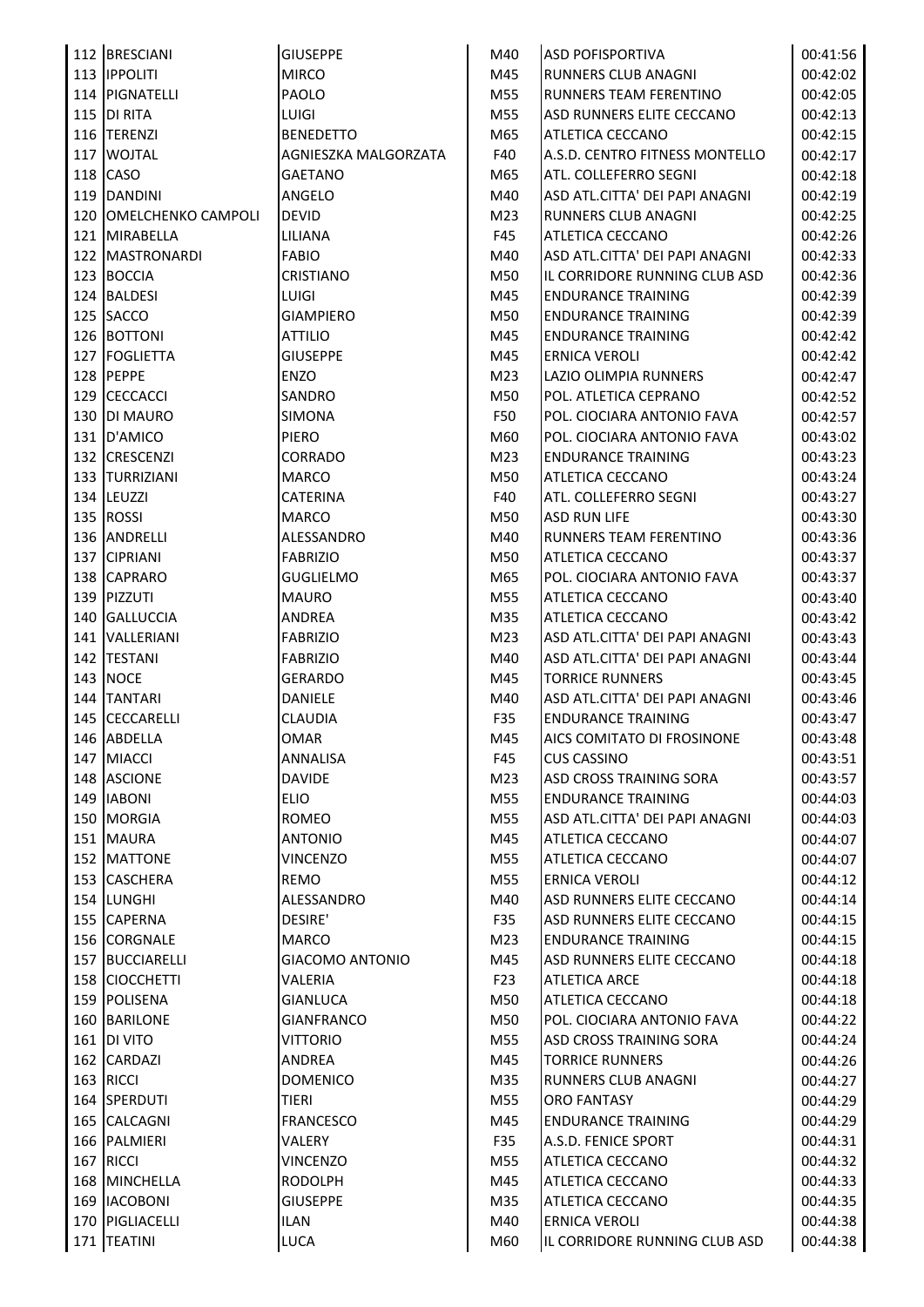| 172 IMARROCCO       | <b>GIAMPIETRO</b> | M50             | <b>ERNICA VEROLI</b>           | 00:44:38 |
|---------------------|-------------------|-----------------|--------------------------------|----------|
| 173 ROSSI           | <b>IVANO</b>      | M23             | <b>ENDURANCE TRAINING</b>      | 00:44:40 |
| 174 CERVINI         | <b>GIAMPIERO</b>  | M50             | <b>ENDURANCE TRAINING</b>      | 00:44:44 |
| 175 LUNGHI          | <b>ANTONIO</b>    | M55             | <b>TORRICE RUNNERS</b>         | 00:44:44 |
| 176 MASSIMIANI      | ANDREA            | M35             | <b>RUNCARD</b>                 | 00:44:47 |
| 177 FAUSTINI        | <b>EMILIO</b>     | M45             | <b>TORRICE RUNNERS</b>         | 00:44:51 |
| 178 NOCE            | <b>MARCO</b>      | M45             | <b>TORRICE RUNNERS</b>         | 00:44:56 |
| 179   MARTELLUZZI   | <b>GIAMPIERO</b>  | M55             | <b>ENDURANCE TRAINING</b>      | 00:44:59 |
| 180 SALIMEI         | <b>ELISABETTA</b> | F50             | <b>ENDURANCE TRAINING</b>      | 00:45:00 |
| 181 COLALUCA        | <b>SERGIO</b>     | M65             | RUNNERS TEAM CARPINETO ROM     | 00:45:03 |
| 182 SABIA           | <b>LUCA</b>       | M55             | RUNNERS TEAM CARPINETO ROM     | 00:45:05 |
| 183 CRESCENZI       | <b>ANDREA</b>     | M40             | ATLETICA CECCANO               | 00:45:08 |
| 184 RIFORMATO       | ALESSANDRO        | M35             | <b>ACSD FELIX RUNNING</b>      | 00:45:09 |
| 185 PULCINELLI      | <b>FABRIZIO</b>   | M50             | POL. CIOCIARA ANTONIO FAVA     | 00:45:15 |
| 186   MASTROGIACOMO | <b>LUIGI</b>      | M50             | <b>ORO FANTASY</b>             | 00:45:19 |
| 187 ZONFRILLI       | <b>VITTORIO</b>   | M40             | POL. CIOCIARA ANTONIO FAVA     | 00:45:22 |
| 188 BRIGANTI        | <b>EMANUELA</b>   | F40             | ATL. COLLEFERRO SEGNI          | 00:45:23 |
| 189 TAVELLI         | <b>STEFANO</b>    | M40             | <b>ERNICA VEROLI</b>           | 00:45:30 |
| 190 ALONZI          | <b>MASSIMO</b>    | M40             | <b>TORRICE RUNNERS</b>         | 00:45:34 |
| 191   FIACCO        | ALESSANDRO        | M40             | <b>ENDURANCE TRAINING</b>      | 00:45:40 |
| 192 TIROCCHI        | ALESSANDRO        | M23             | <b>ENDURANCE TRAINING</b>      | 00:45:46 |
| 193 FIORELLI        | VANESSA           | F <sub>23</sub> | POL. CIOCIARA ANTONIO FAVA     | 00:45:46 |
| 194 LA ROCCA        | MARCELLO VINCENZO | M50             | ATINA TRAIL RUNNING            | 00:45:56 |
| 195 DELLA VECCHIA   | <b>LUCA</b>       | M40             | ATL. COLLEFERRO SEGNI          | 00:45:58 |
| 196 PANNONE         | <b>FABIO</b>      | M55             | POL. CIOCIARA ANTONIO FAVA     | 00:46:05 |
| 197 LEO             | <b>MARIO</b>      | M60             | ATLETICA CECCANO               | 00:46:05 |
| 198 MICHELI         | <b>MARIO</b>      | M65             | ATLETICA CECCANO               |          |
| 199 MORETTI         |                   |                 |                                | 00:46:06 |
| 200 ROMANI          | PAOLO             | M50             | POL. ATLETICA CEPRANO          | 00:46:15 |
|                     | <b>CLAUDIO</b>    | M50             | ASD RUNNERS TEAM COLLEFERRO    | 00:46:15 |
| 201 MAGISTRO        | <b>MICHELE</b>    | M45             | ASD ATL.CITTA' DEI PAPI ANAGNI | 00:46:17 |
| 202 PIOMBO          | <b>IRENE</b>      | F <sub>23</sub> | PODISTICA SOLIDARIETA'         | 00:46:35 |
| 203 DE LELLIS       | <b>GIANCARLO</b>  | M50             | POL. ATLETICA CEPRANO          | 00:46:36 |
| 204 FIORINI         | <b>PAOLA</b>      | F40             | RUNNERS TEAM FERENTINO         | 00:46:38 |
| 205 PAOLUCCI        | <b>PIETRO</b>     | M45             | ASD RUNNERS ELITE CECCANO      | 00:46:39 |
| 206 GRECI           | <b>VINCENZO</b>   | M55             | <b>ORO FANTASY</b>             | 00:46:43 |
| 207 BRACAGLIA       | VINCENZINO        | M70             | ORO FANTASY                    | 00:46:46 |
| 208 MOSCATO         | <b>FILOMENA</b>   | <b>F55</b>      | <b>STILE LIBERO ONLUS</b>      | 00:46:48 |
| 209 COLATOSTI       | ANGELO            | M55             | POL. ATLETICA CEPRANO          | 00:46:52 |
| <b>210 DI VITO</b>  | DANIELE           | M35             | ASD ATL.CITTA' DEI PAPI ANAGNI | 00:46:53 |
| 211 CELENZA         | PIERFRANCESCO     | M45             | ASD RUNNERS ELITE CECCANO      | 00:46:54 |
| 212 SERESINI        | <b>FRANCESCO</b>  | M45             | AICS COMITATO DI FROSINONE     | 00:46:56 |
| 213 CESARI          | <b>MARZIA</b>     | F45             | <b>TORRICE RUNNERS</b>         | 00:46:59 |
| 214 DIANA           | <b>ROSSANO</b>    | M45             | ASD RUNNERS ELITE CECCANO      | 00:46:59 |
| 215 D'ANNIBALE      | <b>ALICE</b>      | F35             | ASD RUNNERS ELITE CECCANO      | 00:46:59 |
| 216   MARTELLUZZI   | <b>MAURIZIO</b>   | M50             | <b>ENDURANCE TRAINING</b>      | 00:47:01 |
| 217 EVANGELISTI     | <b>FRANCESCO</b>  | M23             | A.S.D. ENJOY RUN               | 00:47:03 |
| 218 MARAZZI         | PATRIZIA          | <b>F55</b>      | ASD RUNNERS TEAM COLLEFERRO    | 00:47:14 |
| 219   TERZINI       | PIERFRANCESCO     | M40             | <b>ERNICA VEROLI</b>           | 00:47:27 |
| 220 CARINCI         | <b>STEFANO</b>    | M50             | <b>ERNICA VEROLI</b>           | 00:47:27 |
| 221 ROSI            | <b>ANTONIO</b>    | M60             | ASD ATL.CITTA' DEI PAPI ANAGNI | 00:47:32 |
| 222 D'EMILIO        | <b>ANTONIO</b>    | M50             | ATLETICA CECCANO               | 00:47:40 |
| 223 MICCA           | PIETRO            | M35             | <b>ASD CROSS TRAINING SORA</b> | 00:47:43 |
| 224 FRAIOLI         | <b>TERENZIO</b>   | M50             | POL. CIOCIARA ANTONIO FAVA     | 00:47:43 |
| 225 GIORGILLI       | LUCIANO           | M60             | POL. CIOCIARA ANTONIO FAVA     | 00:47:44 |
| 226 NOBILI          | <b>GERARDO</b>    | M23             | <b>TORRICE RUNNERS</b>         | 00:47:44 |
| 227 FIORE           | <b>EMILIANO</b>   | M45             | <b>ERNICA VEROLI</b>           | 00:47:45 |
| 228 RAMICCIA        | <b>DANILO</b>     | M40             | ASD ATL.CITTA' DEI PAPI ANAGNI | 00:47:55 |
| 229 DE LUCA         | <b>SIMONE</b>     | M50             | ASD RUNNERS ELITE CECCANO      | 00:47:56 |
| 230 GNEO            | <b>FRANCESCO</b>  | M35             | TEAM ALATRI PRINCE 2.0         | 00:47:58 |
| 231 CIANGOLA        | EMANUELE          | M45             | RUNNERS TEAM FERENTINO         | 00:47:59 |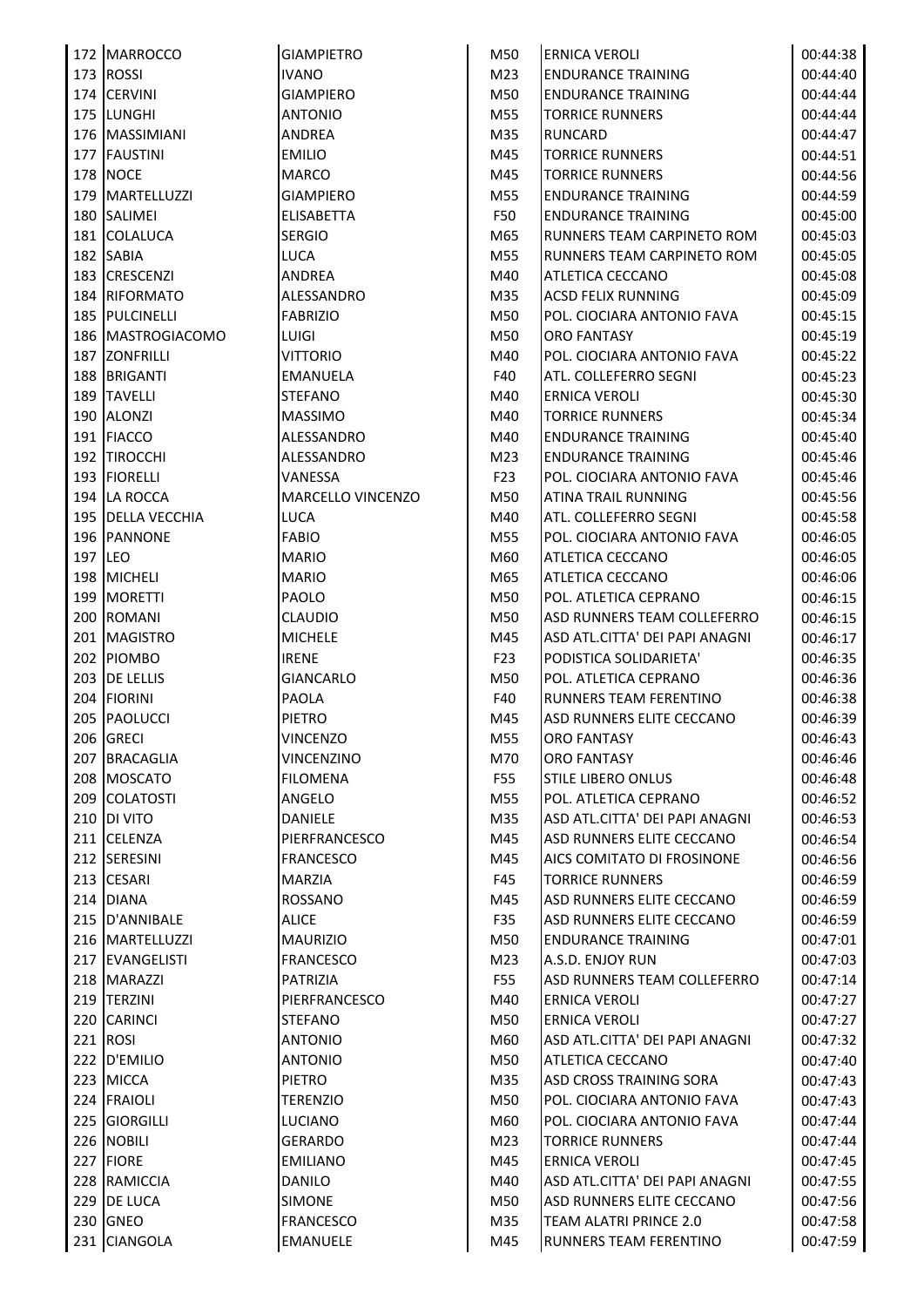| 232 CARUSO       | ALESSANDRO            | M45             | <b>ENDURANCE TRAINING</b>      | 00:48:02 |
|------------------|-----------------------|-----------------|--------------------------------|----------|
| 233 CASO         | DANIELE               | M40             | ATL. COLLEFERRO SEGNI          | 00:48:05 |
| 234 BANESCU      | <b>ELENA LOREDANA</b> | F40             | <b>RUNNERS TEAM FERENTINO</b>  | 00:48:11 |
| 235 DEL BROCCO   | ANDREA                | M45             | ASD RUNNERS ELITE CECCANO      | 00:48:15 |
| 236 PARENTE      | <b>ANDREA</b>         | M45             | ERNICA VEROLI                  | 00:48:19 |
| 237 GURGONE      | <b>STEFANIA</b>       | F55             | <b>ENDURANCE TRAINING</b>      | 00:48:20 |
| 238 TESTANI      | <b>MICHELE</b>        | M45             | <b>ENDURANCE TRAINING</b>      | 00:48:20 |
| 239 SETALE       | <b>ANTONIO</b>        | M65             | ASD RUNNERS TEAM COLLEFERRO    | 00:48:22 |
| 240 VINCIGUERRA  | <b>RODOLFO</b>        | M40             | <b>ASD CROSS TRAINING SORA</b> | 00:48:24 |
| 241 EDOARDI      | <b>ANTONINO</b>       | M50             | ATLETICA CECCANO               | 00:48:28 |
| 242 LANNI        | SONIA                 | F45             | <b>ENDURANCE TRAINING</b>      | 00:48:30 |
| 243 MELIDEO      | <b>GIUSEPPE</b>       | M50             | <b>ERNICA VEROLI</b>           | 00:48:31 |
| 244 PANETTI      |                       |                 |                                |          |
|                  | <b>MARCO TOMMASO</b>  | M55             | RUNNERS TEAM CARPINETO ROM     | 00:48:31 |
| 245 SCHIETROMA   | <b>NOEMI</b>          | F40             | <b>TORRICE RUNNERS</b>         | 00:48:34 |
| 246 CORSO        | <b>VINCENZO</b>       | M50             | ATLETICA CECCANO               | 00:48:36 |
| 247 MORICONI     | <b>FAUSTINO</b>       | M55             | <b>TORRICE RUNNERS</b>         | 00:48:40 |
| 248 PISANI       | <b>MAURO</b>          | M50             | <b>ENDURANCE TRAINING</b>      | 00:48:44 |
| 249 BRACAGLIA    | <b>ROBERTO</b>        | M50             | <b>ENDURANCE TRAINING</b>      | 00:48:45 |
| 250 STRAMACCIONI | DANIELE               | M45             | TEAM ALATRI PRINCE 2.0         | 00:48:47 |
| 251 MARTINI      | <b>MONICA</b>         | F50             | <b>TORRICE RUNNERS</b>         | 00:48:48 |
| 252 PANTANELLA   | <b>ANDREA</b>         | M35             | POL. CIOCIARA ANTONIO FAVA     | 00:48:49 |
| 253 FOLCARELLI   | TOMMASO               | M50             | POL. CIOCIARA ANTONIO FAVA     | 00:48:57 |
| 254 ARDUINI      | <b>ROBERTO</b>        | M55             | ATLETICA CECCANO               | 00:49:01 |
| 255 MARSELLA     | <b>ROBERTO</b>        | M45             | ATL. COLLEFERRO SEGNI          | 00:49:02 |
| 256 PERNA        | <b>MARCO</b>          | M <sub>23</sub> | <b>ASD CROSS TRAINING SORA</b> | 00:49:06 |
| 257 GENOVESI     | MASSIMILIANO          | M50             | <b>ENDURANCE TRAINING</b>      | 00:49:06 |
| 258 ZAVI         | <b>DOMENICO</b>       | M55             | AICS COMITATO DI FROSINONE     | 00:49:18 |
| 259 PINCHERA     | <b>ANTONELLA</b>      | F35             | POL. ATLETICA CEPRANO          | 00:49:23 |
| 260 DE FELICE    | <b>MARCO</b>          | M45             | ATL. COLLEFERRO SEGNI          | 00:49:25 |
| 261 CIALEI       | <b>GIORGIA</b>        | F50             | ATLETICA CECCANO               | 00:49:29 |
| 262 CAMPOLI      | QUIRINO               | M70             | ERNICA VEROLI                  | 00:49:31 |
| 263 RAPONI       | <b>ROBERTA</b>        | F50             | ATL. COLLEFERRO SEGNI          | 00:49:31 |
| 264 FIORELLI     | <b>TOMMASO</b>        | M60             | POL. CIOCIARA ANTONIO FAVA     | 00:49:33 |
| 265 GRAVAGNONE   | <b>ALFREDO</b>        | M70             | <b>ATLETICA ARCE</b>           | 00:49:33 |
| 266 MARTINI      | LUIGI                 | M65             | <b>ORO FANTASY</b>             | 00:49:38 |
| 267 GIORGILLI    | VERONICA              | F35             | <b>RUNCARD</b>                 | 00:49:48 |
| 268 RICCARDI     | LUCA                  | M50             | <b>RUNCARD</b>                 | 00:49:48 |
| 269 CHIAPPA      | <b>FRANCESCO</b>      | M55             | ATL. COLLEFERRO SEGNI          | 00:49:56 |
| 270 GRAMENDOLA   | <b>GUANLUCA</b>       | M50             | <b>RUNNERS CLUB ANAGNI</b>     | 00:49:57 |
| 271 PELLICANO    | EZIO                  | M45             | RUNNERS TEAM CARPINETO ROM     |          |
| 272 SCACCIA      | <b>GIANFRANCO</b>     |                 | <b>ENDURANCE TRAINING</b>      | 00:49:58 |
|                  |                       | M65             |                                | 00:50:02 |
| 273 BATTISTI     | <b>GIULIANO</b>       | M70             | ATL. COLLEFERRO SEGNI          | 00:50:06 |
| 274 PRELI        | <b>ANTONIO</b>        | M40             | ERNICA VEROLI                  | 00:50:08 |
| 275 BERNABEO     | <b>GESSICA</b>        | F35             | ASD CROSS TRAINING SORA        | 00:50:08 |
| 276 CECILIA      | <b>FLAVIO</b>         | M45             | <b>RUNNERS CLUB ANAGNI</b>     | 00:50:10 |
| 277 ANTICOLI     | <b>CESARE</b>         | M35             | <b>ENDURANCE TRAINING</b>      | 00:50:13 |
| 278 ASSENI       | PAOLO                 | M70             | <b>ENDURANCE TRAINING</b>      | 00:50:16 |
| 279 CARAMANICA   | MOSE'                 | M40             | <b>POLIGOLFO</b>               | 00:50:19 |
| 280 CAMBULA      | <b>GIAMPAOLO</b>      | M40             | <b>TORRICE RUNNERS</b>         | 00:50:25 |
| 281 DATTI        | <b>ODOARDO</b>        | M60             | <b>TORRICE RUNNERS</b>         | 00:50:25 |
| 282 ANTONUCCI    | LUCA                  | M35             | <b>RUNCARD</b>                 | 00:50:26 |
| 283 GARCIA       | LUCRECIA              | F60             | ATLETICA CECCANO               | 00:50:27 |
| 284 CECI         | LUCA                  | M45             | TEAM ALATRI PRINCE 2.0         | 00:50:33 |
| 285 COLAIACOMO   | <b>STELVIO</b>        | M75             | ATL. COLLEFERRO SEGNI          | 00:50:33 |
| 286 CAPASSO      | <b>GABRIELE</b>       | M50             | ASD CROSS TRAINING SORA        | 00:50:38 |
| 287 TIBERIA      | LUISA                 | F50             | ATLETICA CECCANO               | 00:50:39 |
| 288 VACARINI     | <b>ANTONIO</b>        | M40             | ASD ATL.CITTA' DEI PAPI ANAGNI | 00:50:39 |
| 289 CIMMINO      | <b>MONICA</b>         | F40             | RUNNERS TEAM FERENTINO         | 00:50:49 |
| 290 FAGIOLO      | <b>ETTORE</b>         | M65             | ATL. COLLEFERRO SEGNI          | 00:51:00 |
| 291 VICINI       | <b>STEFANO</b>        | M <sub>23</sub> | <b>ENDURANCE TRAINING</b>      | 00:51:02 |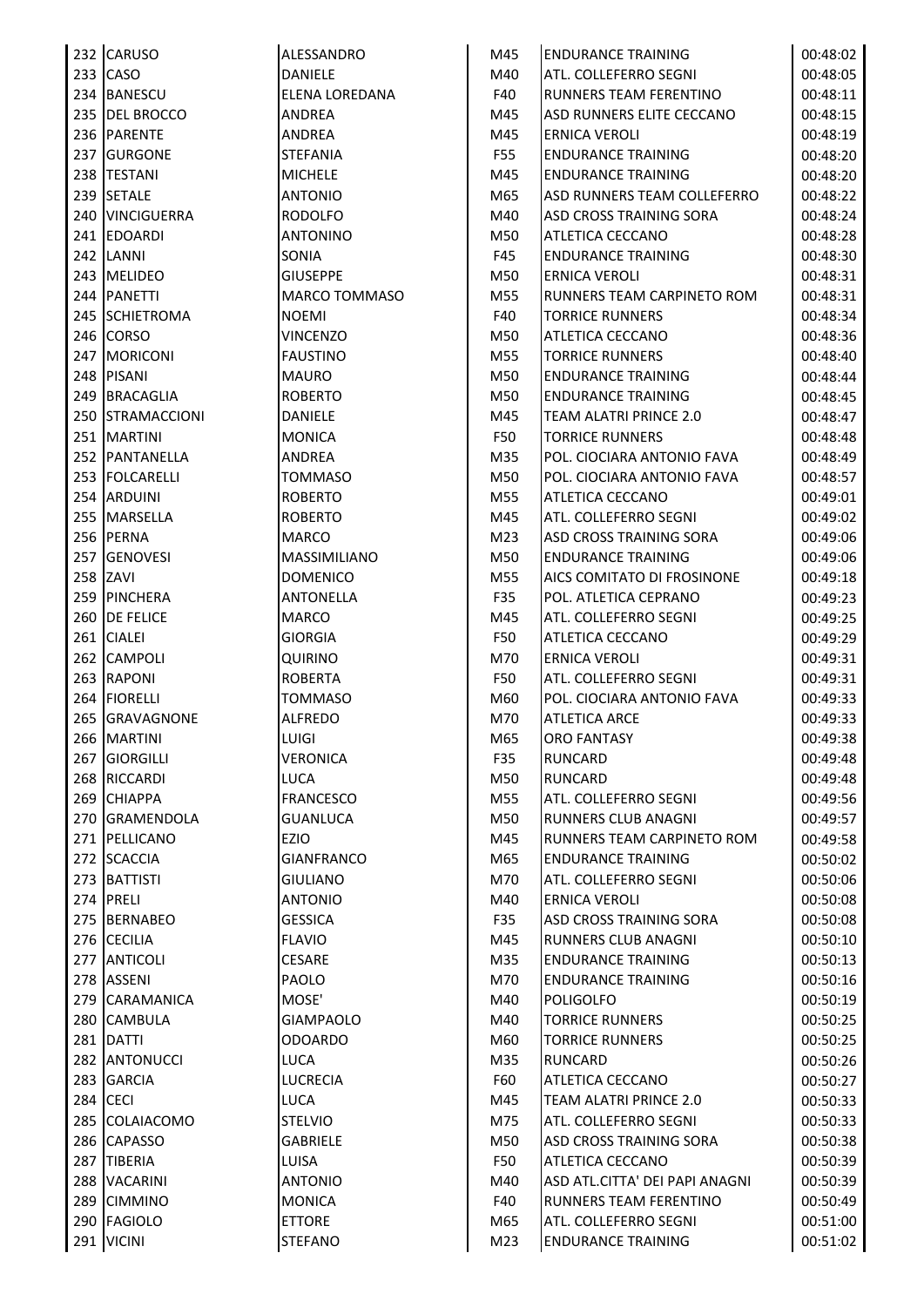|  | 292 MASSA        | <b>MARIO</b>              | M35             | <b>ENDURANCE TRAINING</b>                  | 00:51:02             |
|--|------------------|---------------------------|-----------------|--------------------------------------------|----------------------|
|  | 293 COLLALTO     | <b>FRANCESCO</b>          | M50             | ATL. COLLEFERRO SEGNI                      | 00:51:05             |
|  | 294 MANCONE      | <b>MATTEO</b>             | M40             | AICS COMITATO DI FROSINONE                 | 00:51:19             |
|  | <b>295 NOCE</b>  | <b>ENRICO</b>             | M50             | <b>TORRICE RUNNERS</b>                     | 00:51:23             |
|  | 296 ANTONELLIS   | <b>IVAN</b>               | M45             | <b>ERNICA VEROLI</b>                       | 00:51:25             |
|  | 297 ZEPPIERI     | <b>FABRIZIO</b>           | M35             | <b>ERNICA VEROLI</b>                       | 00:51:29             |
|  | 298 BRIGANTI     | <b>ANTONIO</b>            | M70             | ATL. COLLEFERRO SEGNI                      | 00:51:34             |
|  | 299 BOVE         | ALESSANDRO                | M40             | POL. CIOCIARA ANTONIO FAVA                 | 00:51:39             |
|  | 300 CASTALDI     | <b>GUIDO</b>              | M60             | <b>ORO FANTASY</b>                         | 00:51:43             |
|  | 301 CENTOFANTE   | <b>MONICA</b>             | F45             | POL. CIOCIARA ANTONIO FAVA                 | 00:51:57             |
|  | 302 CAMPAGNA     | LORELLA                   | F55             | ATL. COLLEFERRO SEGNI                      | 00:52:00             |
|  | 303 PETRICCA     | <b>VIVIANA</b>            | F40             | <b>ERNICA VEROLI</b>                       | 00:52:15             |
|  | 304  INCITTI     | <b>NICOLA</b>             | M45             | <b>TORRICE RUNNERS</b>                     | 00:52:19             |
|  | 305 GROSSI       | ALESSANDRO                | M60             | <b>ENDURANCE TRAINING</b>                  | 00:52:30             |
|  | 306 COLETTA      | <b>MAURIZIO</b>           | M65             | <b>TORRICE RUNNERS</b>                     | 00:52:32             |
|  | 307 PALLANTE     | <b>GIANFRANCO</b>         | M60             | ATL. COLLEFERRO SEGNI                      | 00:52:40             |
|  | 308 DELL'UOMO    | <b>GIORGIO</b>            | M40             | TEAM ALATRI PRINCE 2.0                     | 00:52:45             |
|  | 309 MARROCCO     | LEILA LIGE                | F55             | ASD RUNNERS TEAM COLLEFERRO                | 00:52:46             |
|  | 310 CHICCA       | <b>AUGUSTA</b>            | F45             | <b>ORO FANTASY</b>                         | 00:52:59             |
|  | 311 LUCCHI       | PAOLO                     | M65             | <b>ORO FANTASY</b>                         | 00:53:03             |
|  | 312 CIUFFARELLA  | <b>DAMIANO</b>            | M23             | RUNNERS TEAM FERENTINO                     | 00:53:10             |
|  | 313 GASBARRONE   | <b>ROBERTO</b>            | M35             | <b>ENDURANCE TRAINING</b>                  | 00:53:12             |
|  | 314 BUCCIARELLI  | ANGELO ANTONIO            | M65             | ATLETICA CECCANO                           | 00:53:15             |
|  | 315 CROCE        | <b>FIORELLA</b>           | F35             | ATLETICA CECCANO                           | 00:53:15             |
|  | 316 STRACCAMORE  | <b>STEFANIA</b>           | F50             | RUNNERS TEAM FERENTINO                     | 00:53:28             |
|  | 317 SALVATORI    | <b>GIANFRANCO</b>         | M55             | RUNNERS TEAM FERENTINO                     | 00:53:28             |
|  | 318 RICCI        | <b>GIOVANNI</b>           | M70             | RUNNERS TEAM CARPINETO ROM                 | 00:53:30             |
|  | 319   MARTIGNANI | <b>MARILENA</b>           | F65             | <b>ENDURANCE TRAINING</b>                  | 00:53:34             |
|  | 320 PAGLIA       | <b>MAURIZIO</b>           | M23             | ASD CROSS TRAINING SORA                    | 00:53:41             |
|  | 321 TRIONE       | <b>GIORGIO</b>            | M45             | TEAM ALATRI PRINCE 2.0                     | 00:53:48             |
|  | 322 MAGLIO       | GUGLIELMO                 | M45             | <b>ENDURANCE TRAINING</b>                  | 00:53:52             |
|  | 323 MANCINI      | <b>ANNA PIA</b>           | F55             | LAZIO OLIMPIA RUNNERS                      | 00:53:58             |
|  | 324 ROSI         | SONIA                     | F50             | <b>RUNNERS CLUB ANAGNI</b>                 | 00:53:59             |
|  | 325 CATRACCHIA   | <b>GABRIELLA</b>          | F55             | ATL. COLLEFERRO SEGNI                      | 00:54:02             |
|  | 326 APPUGLIESE   | <b>EMILIANO</b>           | M40             | <b>ENDURANCE TRAINING</b>                  | 00:54:09             |
|  | 327 INDACO       | <b>MASSIMILIANO</b>       | M45             | <b>TORRICE RUNNERS</b>                     |                      |
|  | 328 COSTAGLIOLA  | <b>ANNA</b>               | F <sub>23</sub> | ASD RUNNERS ELITE CECCANO                  | 00:54:09             |
|  | 329 VITTI        | <b>AUGUSTO</b>            | M65             | <b>ASD PEDAGNALONGA</b>                    | 00:54:10<br>00:54:12 |
|  | 330 DE PAOLIS    | <b>VERONICA</b>           | F <sub>23</sub> | POL. ATLETICA CEPRANO                      | 00:54:12             |
|  | 331 SIDARI       | <b>ANTONINO</b>           |                 | <b>STILE LIBERO ONLUS</b>                  |                      |
|  | 332 PERUGINI     |                           | M60<br>F50      |                                            | 00:54:12             |
|  | 333 FIORINI      | ALESSANDRA<br><b>ENZO</b> | M55             | <b>TORRICE RUNNERS</b><br>ATLETICA CECCANO | 00:54:22<br>00:54:33 |
|  |                  |                           |                 |                                            |                      |
|  | 334 FRANCHINI    | <b>CLAUDIO</b>            | M60             | ATL. COLLEFERRO SEGNI                      | 00:54:40             |
|  | 335 D'AMICO      | <b>MAURIZIO</b>           | M60             | <b>ATLETICA CECCANO</b>                    | 00:54:42             |
|  | 336 CORENO       | PAOLA                     | F50             | RUNNERS TEAM FERENTINO                     | 00:54:44             |
|  | 337 FRATANGELI   | <b>DANIELE</b>            | M45             | POL. CIOCIARA ANTONIO FAVA                 | 00:54:44             |
|  | 338 DE SANTIS    | SALVATORE                 | M55             | ASD RUNNERS ELITE CECCANO                  | 00:54:50             |
|  | 339 TEODONIO     | <b>FABRIZIO</b>           | M23             | ASD CROSS TRAINING SORA                    | 00:54:59             |
|  | 340 VISELLI      | <b>ALBERTO</b>            | M50             | <b>ENDURANCE TRAINING</b>                  | 00:55:16             |
|  | 341 BALDESI      | CARLO                     | M50             | <b>ENDURANCE TRAINING</b>                  | 00:55:17             |
|  | 342 GIZZI        | <b>FABIO</b>              | M55             | <b>TORRICE RUNNERS</b>                     | 00:55:18             |
|  | 343 FABRIZI      | <b>RITA</b>               | F45             | <b>ENDURANCE TRAINING</b>                  | 00:55:22             |
|  | 344 CORSI        | <b>ANNA MARIA</b>         | F50             | ASD CROSS TRAINING SORA                    | 00:55:39             |
|  | 345 MASULLO      | PAOLA                     | F60             | ATLETICA CECCANO                           | 00:55:50             |
|  | 346 FANFARILLO   | LUCA                      | M23             | ASD RUNNERS ELITE CECCANO                  | 00:56:22             |
|  | 347 CALICCHIA    | LUCIANO                   | M70             | <b>ENDURANCE TRAINING</b>                  | 00:56:24             |
|  | 348 MAZZOLENI    | <b>IPPOLITA</b>           | F45             | <b>ERNICA VEROLI</b>                       | 00:56:25             |
|  | 349   IANNUCCI   | PINA                      | F45             | ATL. COLLEFERRO SEGNI                      | 00:56:50             |
|  | 350 SCAPPATICCI  | <b>ELEONORA</b>           | F35             | POL. ATLETICA CEPRANO                      | 00:56:53             |
|  | 351 PITTIGLIO    | <b>FEDERICA</b>           | F <sub>23</sub> | <b>CUS CASSINO</b>                         | 00:56:54             |